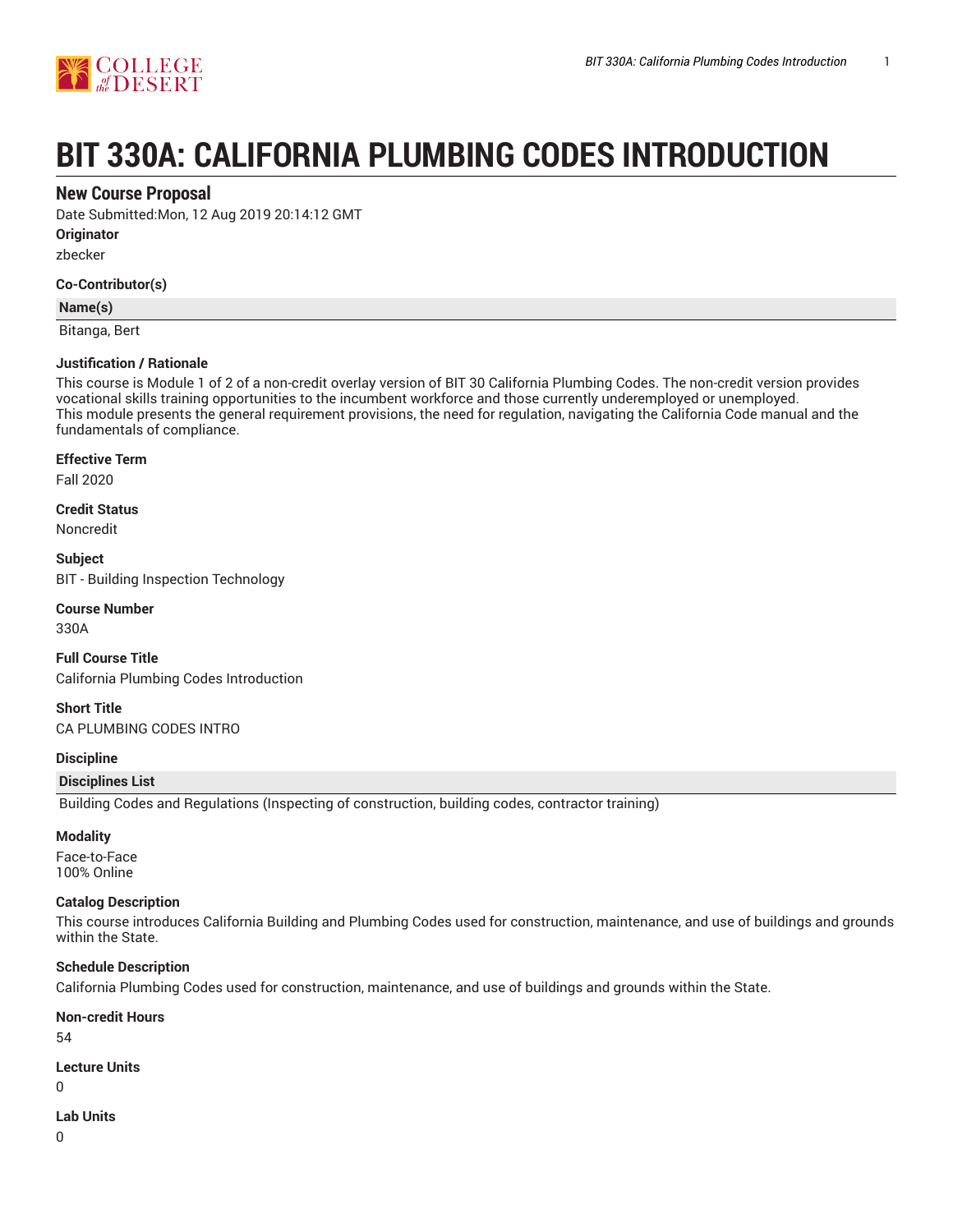

**In-class Hours** 18

**Out-of-class Hours** 36

**Total Course Units**

0 **Total Semester Hours** 54

# **Override Description**

This course introduces California Building and Plumbing Codes used for construction, maintenance, and use of buildings and grounds within the State.

# **Required Text and Other Instructional Materials**

**Resource Type** Book

**Author** California Building Standards Commission

**Title**

California Plumbing Code

**Edition**

latest

**City**

Sacramento

**Publisher**

International Association of Plumbing and Mechanical Officials

**Year**

2016

**College Level**

Yes

**Flesch-Kincaid Level** 12.4

**ISBN #** 9781938936920

**Class Size Maximum**

28

# **Course Content**

1. Introduction.

- 2. General code requirement provisions, Plumbing Codes.
- 3. Requirements for types of construction and relationships between Building and Plumbing Codes.
- 4. Occupancy Building and Plumbing Code Requirements.
- 5. Drains, Waste, and Vents in Plumbing systems and relationship to Building Codes.
- 6. Water systems and pipe sizing.
- 7. Use of materials in Concrete and Steel Construction.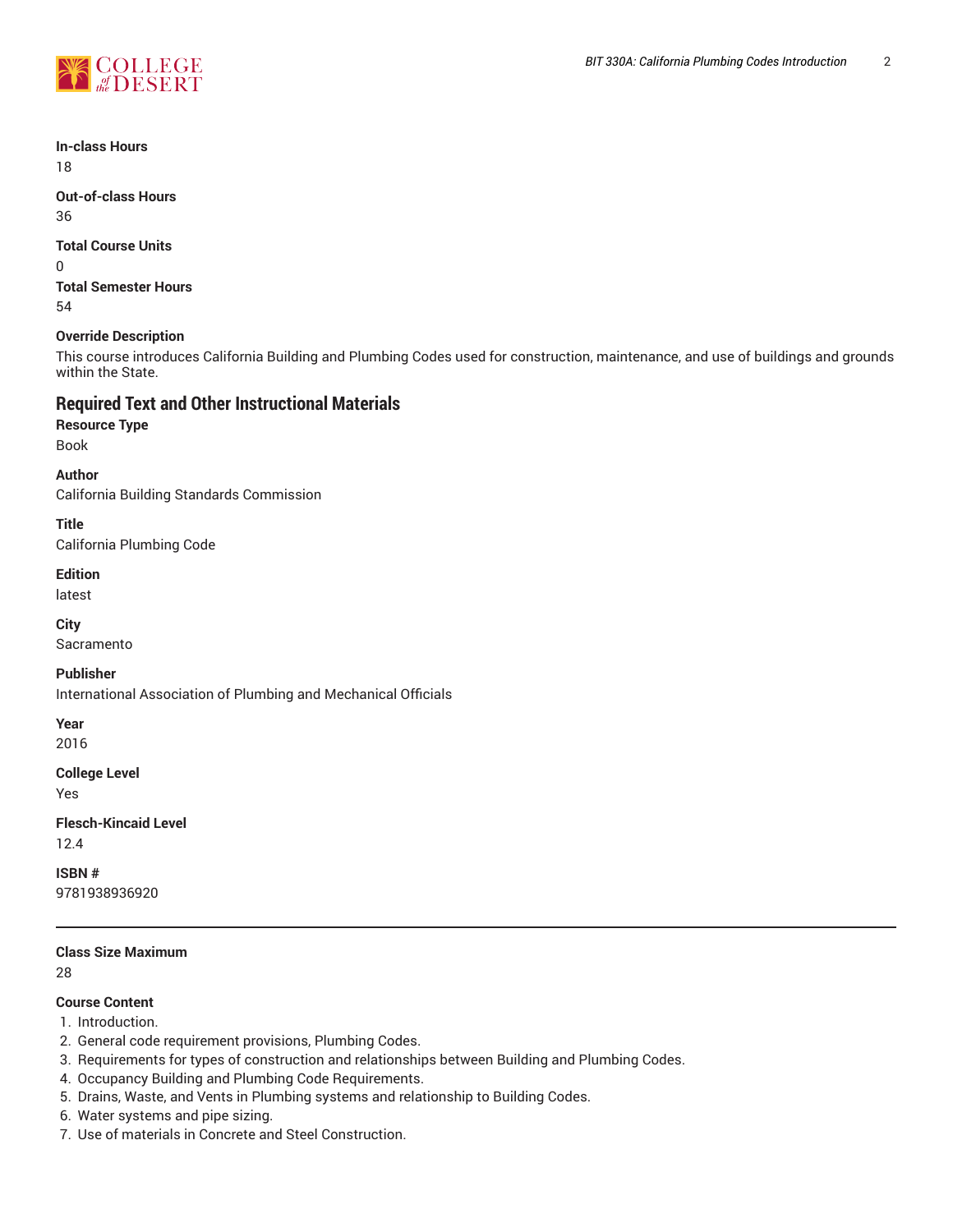

# **Course Objectives**

|             | <b>Objectives</b>                                                                                                                                  |
|-------------|----------------------------------------------------------------------------------------------------------------------------------------------------|
| Objective 1 | Understand the California plumbing codes for drains, waste, vents, water systems, pipe sizing, concrete and steel<br>used in construction.         |
| Objective 2 | Discuss skills for employment in private or public construction field as an inspector or plans examiner.                                           |
| Objective 3 | Compare the relationships between Building and Plumbing codes with respect to the requirements for types of<br>construction and occupancy permits. |

# **Student Learning Outcomes**

|           | Upon satisfactory completion of this course, students will be able to:                                              |
|-----------|---------------------------------------------------------------------------------------------------------------------|
| Outcome i | Cite California Plumbing and Building code sections with relation to plumbing codes in construction, regulation and |
|           | design.                                                                                                             |

#### **Methods of Instruction**

| <b>Method</b>     | Please provide a description or examples of how each instructional<br>method will be used in this course. |
|-------------------|-----------------------------------------------------------------------------------------------------------|
| Lecture           | Presentation of Topic in context including a variety of code application<br>examples.                     |
| <b>Discussion</b> | Classroom and group discussions of code application examples.                                             |
| Participation     | Class discussion and questions.                                                                           |
| Other (Specify)   | Presentation of construction materials.                                                                   |

# **Methods of Evaluation**

| <b>Method</b>                            | Please provide a description or examples of how<br>each evaluation method will be used in this course.                                                                | <b>Type of Assignment</b> |
|------------------------------------------|-----------------------------------------------------------------------------------------------------------------------------------------------------------------------|---------------------------|
| Group activity participation/observation | Activity based learning applied to concepts of the<br>course. Activities may include actual or virtual site<br>visits.                                                | In and Out of Class       |
| Mid-term and final evaluations           | Comprehensive exams covering the content of the<br>course. Exams may include projects completed out-<br>of-class or multiple choice questions completed in-<br>class. | In Class Only             |
| Tests/Quizzes/Examinations               | Timed quizzes completed out-of-class with<br>discussion of answers in-class.                                                                                          | In and Out of Class       |
| Self-paced testing, Student preparation  | Research plumbing code examples and situations<br>out-of-class and prepare a 10-minute in-class<br>presentation.                                                      | In and Out of Class       |
| Student participation/contribution       | Participation in class and group discussions and<br>evaluation of presentations.                                                                                      | In Class Only             |
| Other                                    | Out-of-class hours will be accounted for<br>electronically through the learning management<br>system.                                                                 | Out of Class Only         |

#### **Assignments**

#### **Other In-class Assignments**

- 1. Presentation of class subjects and materials.
- 2. Review code sections.
- 3. Presentations of code application examples.
- 4. Evaluate presentations.

# **Other Out-of-class Assignments**

- 1. Reading assignments of codes and handouts.
- 2. Review code sections presented in classes.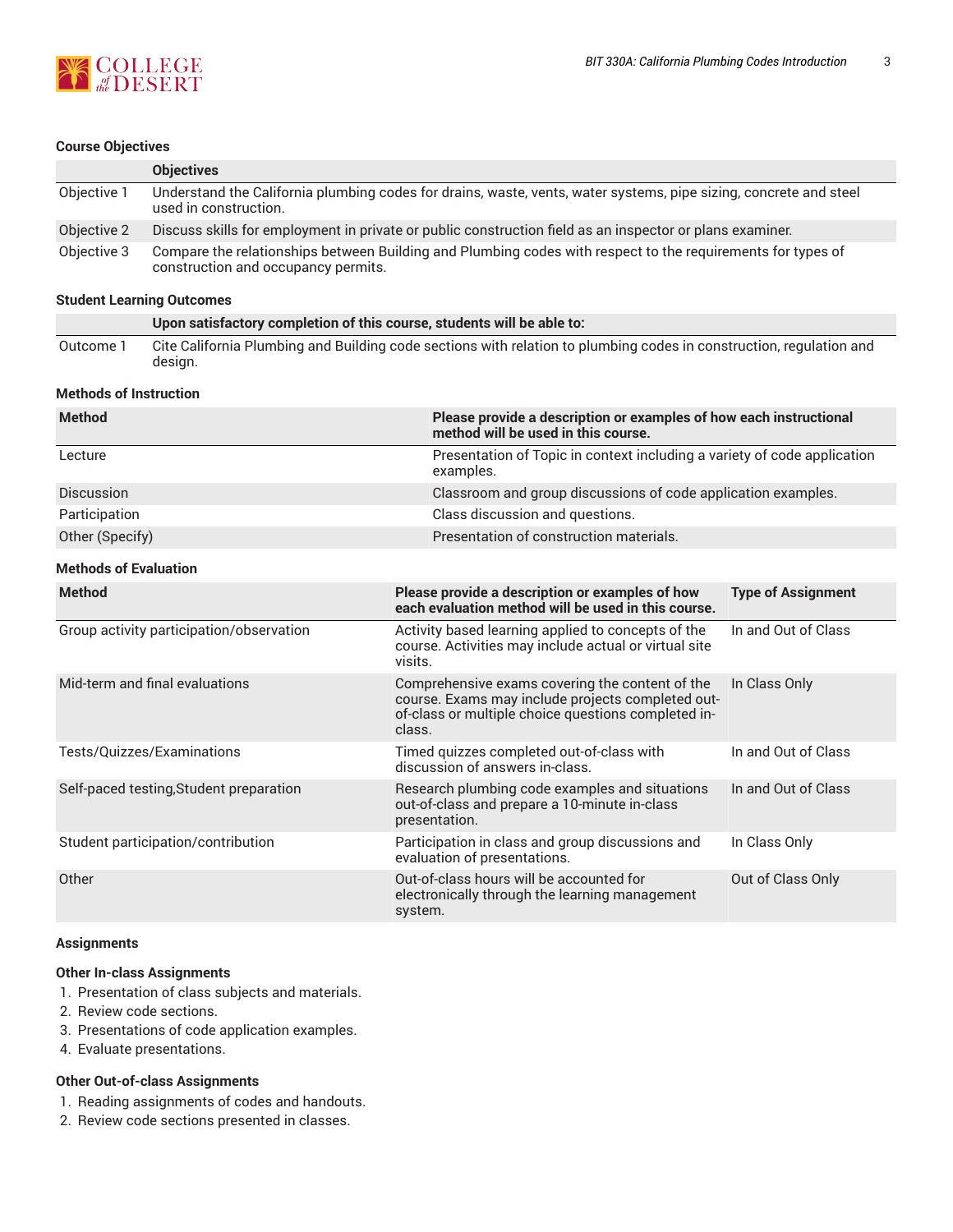

- 3. Review code sections presented in class.
- 4. Research and prepare code application presentation.

# **Grade Methods**

Pass/No Pass Only

# **Distance Education Checklist**

# **Instructional Materials and Resources**

# **Effective Student/Faculty Contact**

# Which of the following methods of regular, timely, and effective student/faculty contact will be used in this course?

# **Within Course Management System:**

Timely feedback and return of student work as specified in the syllabus Discussion forums with substantive instructor participation Chat room/instant messaging Regular virtual office hours Online quizzes and examinations Weekly announcements

# **External to Course Management System:**

Direct e-mail

# Briefly discuss how the selected strategies above will be used to maintain Regular Effective Contact in the course.

Students and instructor will participate regularly in individual and group discussions using Canvas; students will complete online quizzes and overall results will be reviewed with the class.

# **Other Information**

#### Provide any other relevant information that will help the Curriculum Committee assess the viability of offering this course in an online **or hybrid modality.**

This course introduces students to the California Plumbing Codes which they will need to read and reference on their own in the workplace. Online learning is very appropriate.

# **MIS Course Data**

**CIP Code** 46.0403 - Building/Home/Construction Inspection/Inspector.

**TOP Code** 095720 - Construction Inspection

**SAM Code** C - Clearly Occupational

**Basic Skills Status** Not Basic Skills

**Prior College Level** Not applicable

**Cooperative Work Experience** Not a Coop Course

**Course Classification Status** Other Non-credit Enhanced Funding

**Approved Special Class** Not special class